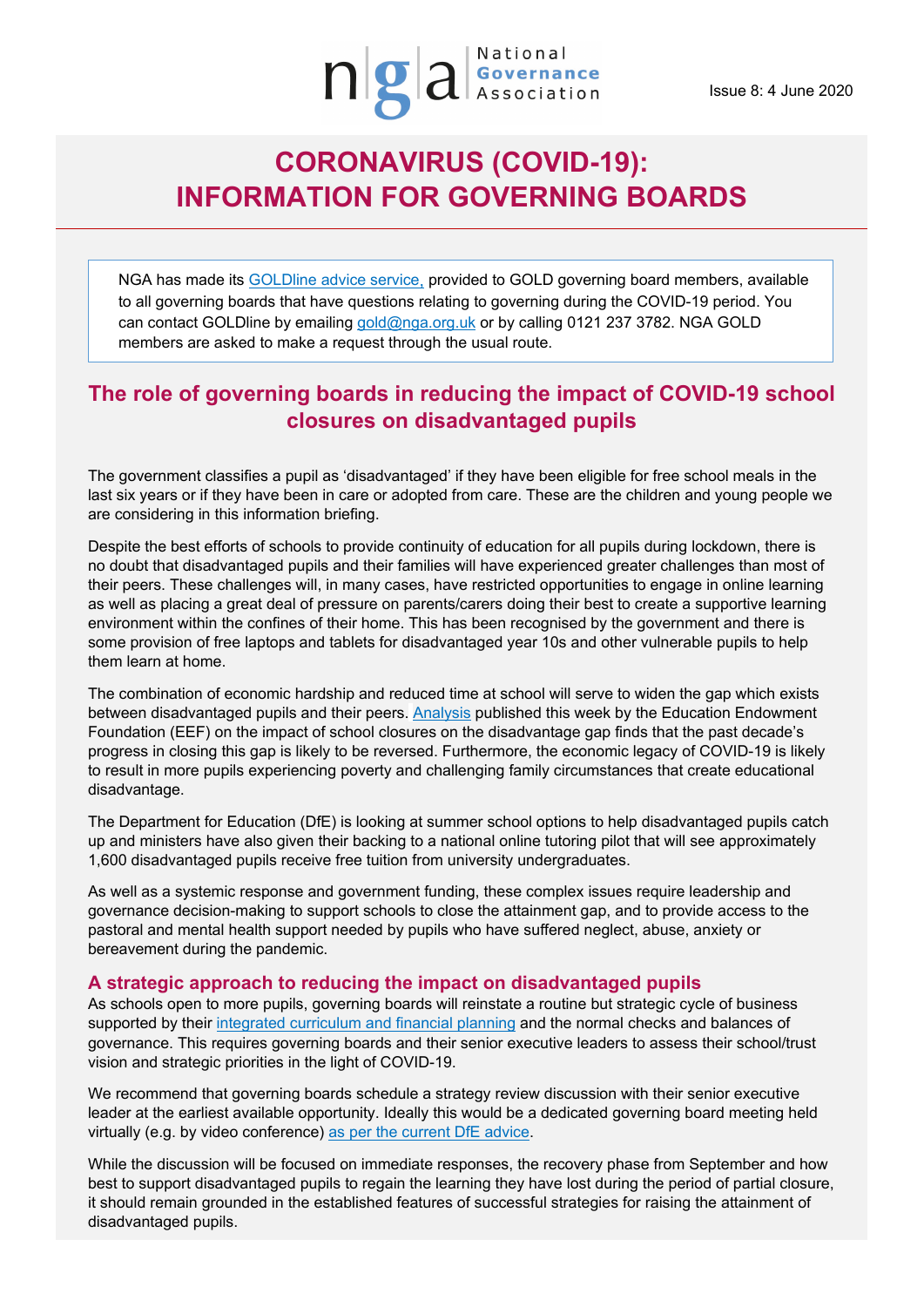These, according to the [National Foundation for Educational Research,](https://www.nfer.ac.uk/) are: **a whole school ethos of attainment for all; addressing behaviour and attendance; high quality teaching for all; meeting individual learning needs; deploying staff effectively; data driven and responding to evidence, and clear responsive leadership.**

Governing boards should discuss and encourage their senior executive leader to give thought to:

- How the school/trust intends to reduce the impact of partial school closure on:
	- o the achievement and progress of all pupils;
	- o how this is monitored and assessed (e.g. reliability of data);
	- o the number of pupils who now count as disadvantaged;
	- o the attainment of disadvantaged pupils and the attainment gap, and
	- o their barriers to learning (and not just those that are addressed by teaching and learning).
- The immediate support the school/trust can put in place to reduce the impact on disadvantaged pupils. For example, opportunities may exist to offer pupils additional teaching or other activities over the summer holiday period.
- The research, proven practice and local networks the school/trust can draw on to inform their approach to overcoming barriers to learning and achievement created or exacerbated by COVID-19.
- **How to balance academic catch-up (pure teaching and learning) with the wider pastoral and family** support needed to address circumstances that affect behaviour, attendance, attitudes to learning etc.
- Which policies of the school/trust need to be reviewed, updated and aligned with the overall strategy in the light of COVID-19. The Pupil Premium strategy (see below) will need to be rooted in the context of the times.
- The support and CPD that all staff (including school leaders) require to reduce the impact of COVID-19 on all pupils, particularly disadvantaged pupils.
- The financial planning and resource implications of new/revised strategic priorities designed to reduce the impact of COVID-19 on the disadvantage gap and the achievement and progress of all pupils.

 Discussion of the above is unlikely to result in wholescale changes being made to the school/trust improvement plan or the governing board's strategy document, nor should it create an industry for school leaders in producing additional plans. More likely, it will result in governing boards and their senior executive leaders identifying the short-to-medium term objectives for recovering the learning loss, and adjustments that need making to the longer-term objectives in order for them to have a sustainable impact (e.g. stakeholder engagement initiatives).

#### **Considering the Pupil Premium strategy in the light of COVID-19**

The Pupil Premium is additional funding given to schools to narrow attainment gaps between disadvantaged pupils and other pupils. A [guide to the Pupil Premium](https://www.nga.org.uk/getmedia/8726ceb4-ce9d-4d19-8a99-dfe604271f61/Pupil-Premium-guide-FINAL.pdf) is available for NGA members in our Knowledge Centre. It includes a section on monitoring the impact of the funding that the school/trust receives.

It's important that governing boards review the school/trust strategy (written by school staff) for using this funding in the light of COVID-19 and seek assurances from their senior executive leader that the plan is still the right one targeted at the right pupils. It may well be the case that the Pupil Premium funding received by the school/trust needs to be distributed in a different way that reflects the increase in social, emotional and health issues that impact upon pupils' learning. All pupils will require some catch-up education and, as well as supplementing this, the Pupil Premium can be targeted on tackling the identified barriers of the disadvantaged pupils.